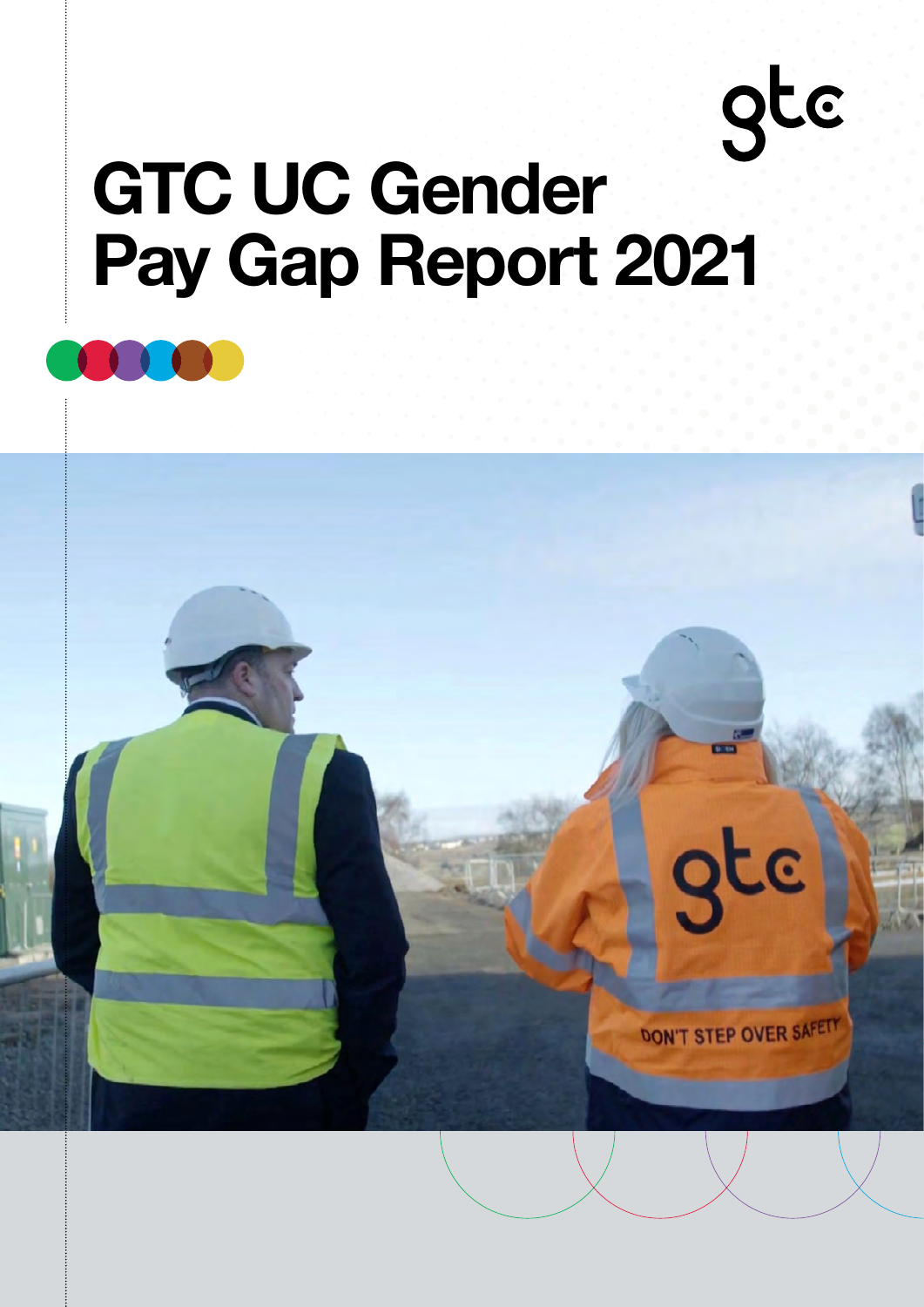# Executive Summary

At GTC UC, we employ talented, passionate individuals, who can bring expertise and enthusiasm to our team. We are committed to providing a diverse and inclusive workforce, and to ensure all our employees and job applicants feel respected, safe, and have the confidence to be themselves at work.

Each and every one of our employees plays a key role in the success of our business. Ensuring our culture and values are at the core of everything we do is reflected in the longevity of our employees' careers at GTC UC people like working here and we ensure that hard work and the right attitude are rewarded.

We are committed to reducing our gender pay gap and ensuring we attract and recruit people from every part of our community and support our employees to achieve their full potential and feel valued and included, regardless of their gender, age, race, disability, sexuality, or social background.

We are making progress but there is more work to be done. GTC UC has been recognised by our employees as a Great Place to Work® for the fifth consecutive year in the Super Large Best Workplaces category, and in 2021 we were ranked in the UK's Best Workplaces for Women.

We are dedicated to helping our people realise their ambitions and have a comprehensive learning and development programme – from apprenticeship schemes and soft-skills courses, to graduate schemes, degrees, and professional qualifications.

We are improving our recruitment process, to maximise diverse attraction, application, and appointment; we have launched a STEM (Science, Technology, Engineering and Maths) Ambassador Programme, we have introduced a Work Experience and Engineering Graduate Scheme across the business; and we have recently implemented a new Hybrid Working from Home Policy to encourage a better work life balance.

Having a passionate, happy, and diverse workforce is central to our continued success as a business. We will continue to ensure we deliver on our commitment to creating a more inclusive workplace, that attracts and develops its employees, and ensures they can succeed, regardless of their gender or background. There is still plenty to do, but we remain focused and committed to becoming a truly diverse and inclusive organisation.

#### I confirm that the statement is true to the best of my knowledge and belief

Paul Edwards Managing Director - Commercial

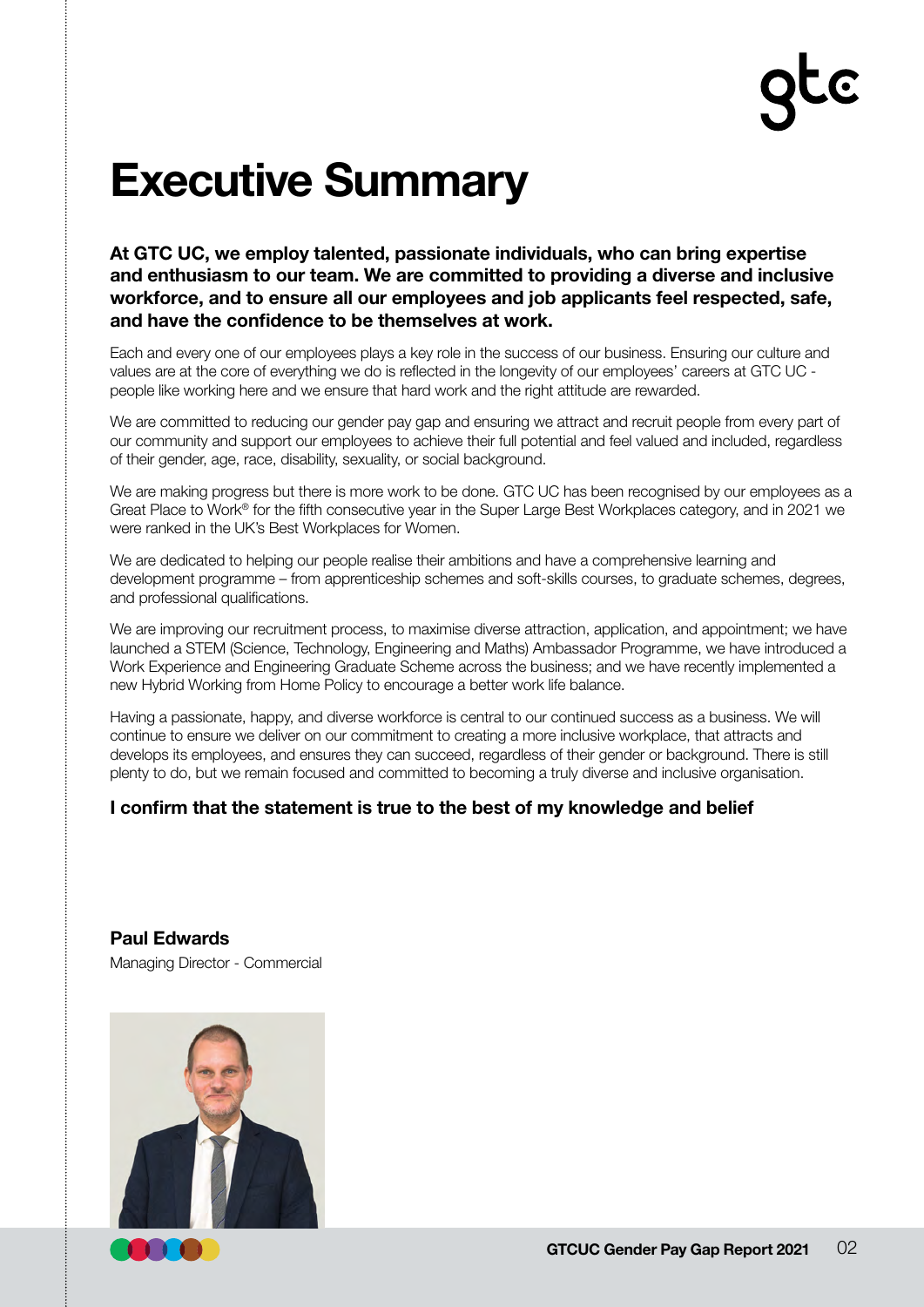# What is meant by gender pay gap?

#### Employers with over 250 employees are required to publish statutory calculations every year showing their pay gap between male and female employees.

The gender pay gap is the difference in the average earnings between men and women, regardless of the roles they perform. Gender pay differs from 'equal pay', which looks at pay differences between people carrying out the same or comparable work.

The calculations carried out by the Company are shown in the document below and are based on the snapshot date of 05 April 2021. They have been completed in line with the Government regulations (available through the ACAS website).

#### How much is our gender pay gap?

At 05 April 2021 the gender pay gap in GTC Utility Construction was 35% this has increased from 2020 which was 22%. The mean and median gender pay, and bonus gap can be seen in the graphs below.



#### Difference in mean bonus pay

Difference in median bonus pay



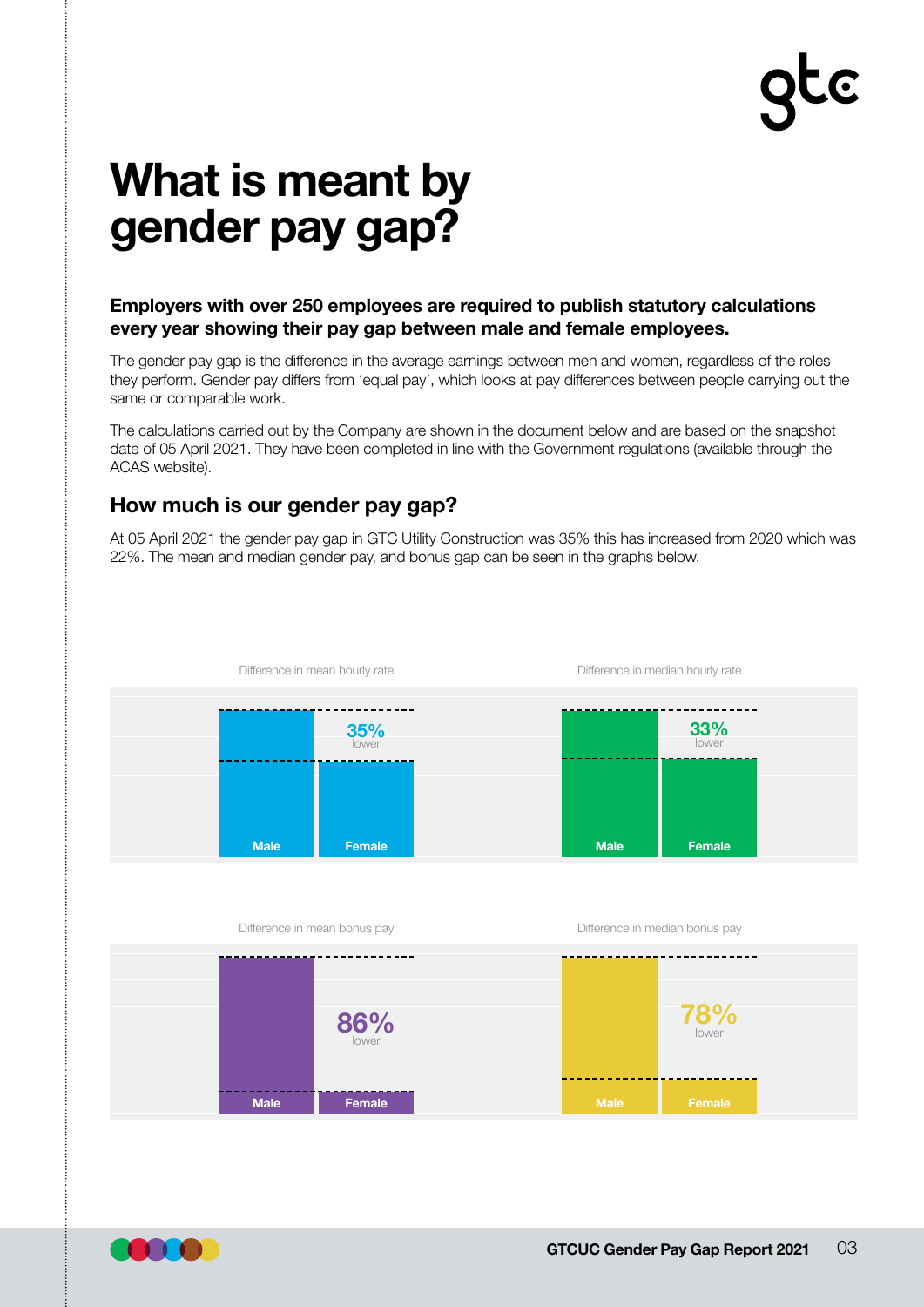#### **P Middle Male 100%** raca <sup>ua</sup>sa **Middle Quartile Middle Male 100% Lower** 50% of female employees and 98% of male employees received a bonus **Quartile** % of males vs females receiving a bonus  $8%$  Males

### Quartile pay band distribution

This is calculated by ranking the hourly rate of all employees from the highest to the lowest paid, dividing this list into four equal parts and working out the percentage of males and females in each of the four parts.

**Upper**

 $\overline{\mathbf{C}}$ 



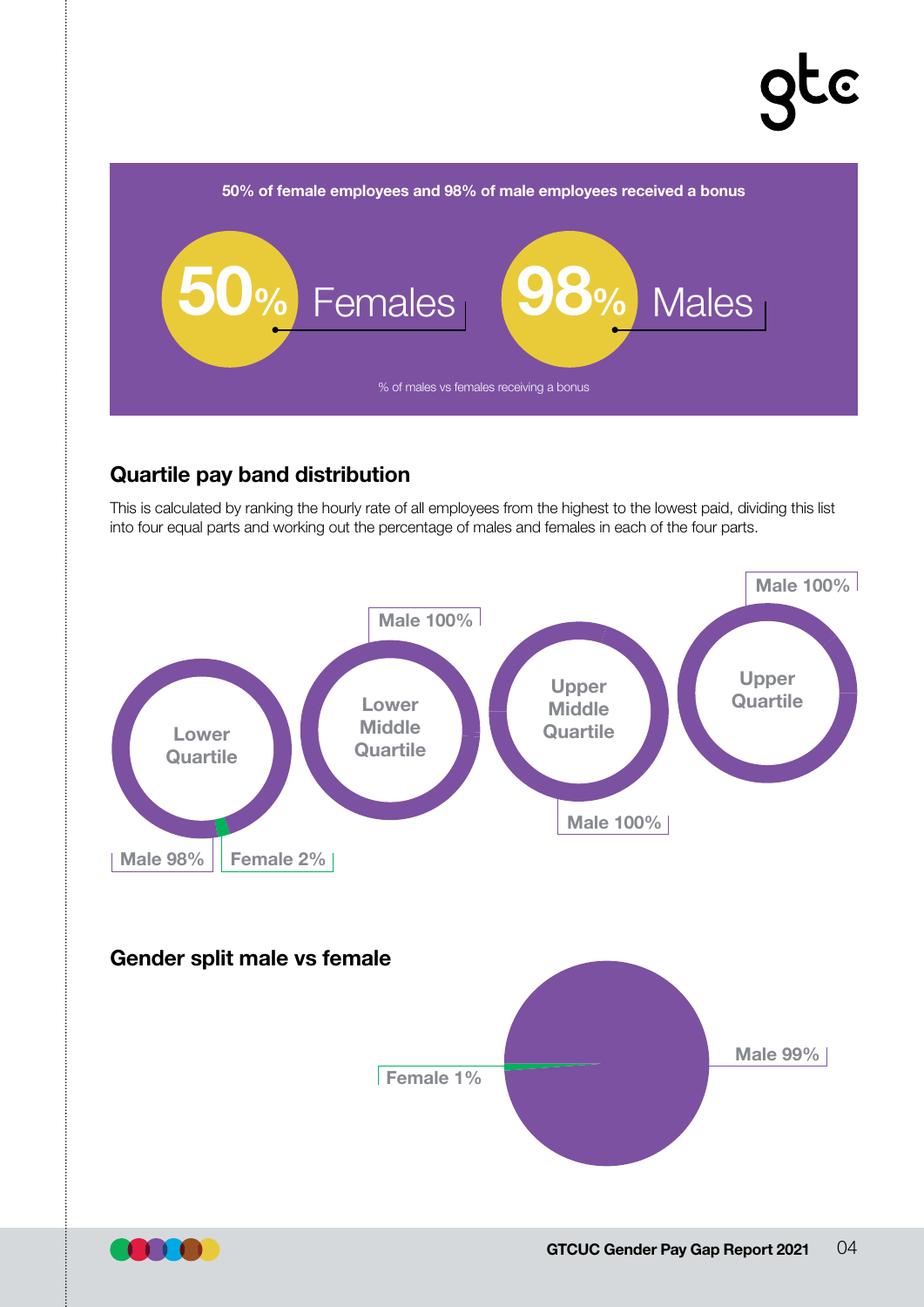# Why is GTC Utility Construction's gender pay gap higher than average?

#### The business works across the construction, engineering and utilities sectors which are historically dominated by male employees.

One of the big factors for the under representation of women in the utilities, engineering and construction sectors is that historically fewer women both in general and at a senior level have studied the STEM subjects (Science, Technology, Engineering and Maths) at school, college, and university, meaning fewer women apply for roles in these sectors.

GTC Utility Construction is a field-based business, employing predominately manual workers who are technically qualified in engineering disciplines. These positions can attract productivity bonuses. The field work does not lend itself to part time or flexible working arrangements. Work that does lend itself to flexible working arrangements is traditionally more attractive to women.

Following an analysis of the data, the key reasons for our gender pay gap are:



The industry we work in, is historically dominated by male employees.



Most roles in GTC Utility Construction are field based carried out by manual technical workers. Such roles are not traditionally attractive to females. The opportunity to earn higher rates of bonus is more prevalent in such roles.



The field-based roles do not lend themselves to flexible working arrangements.

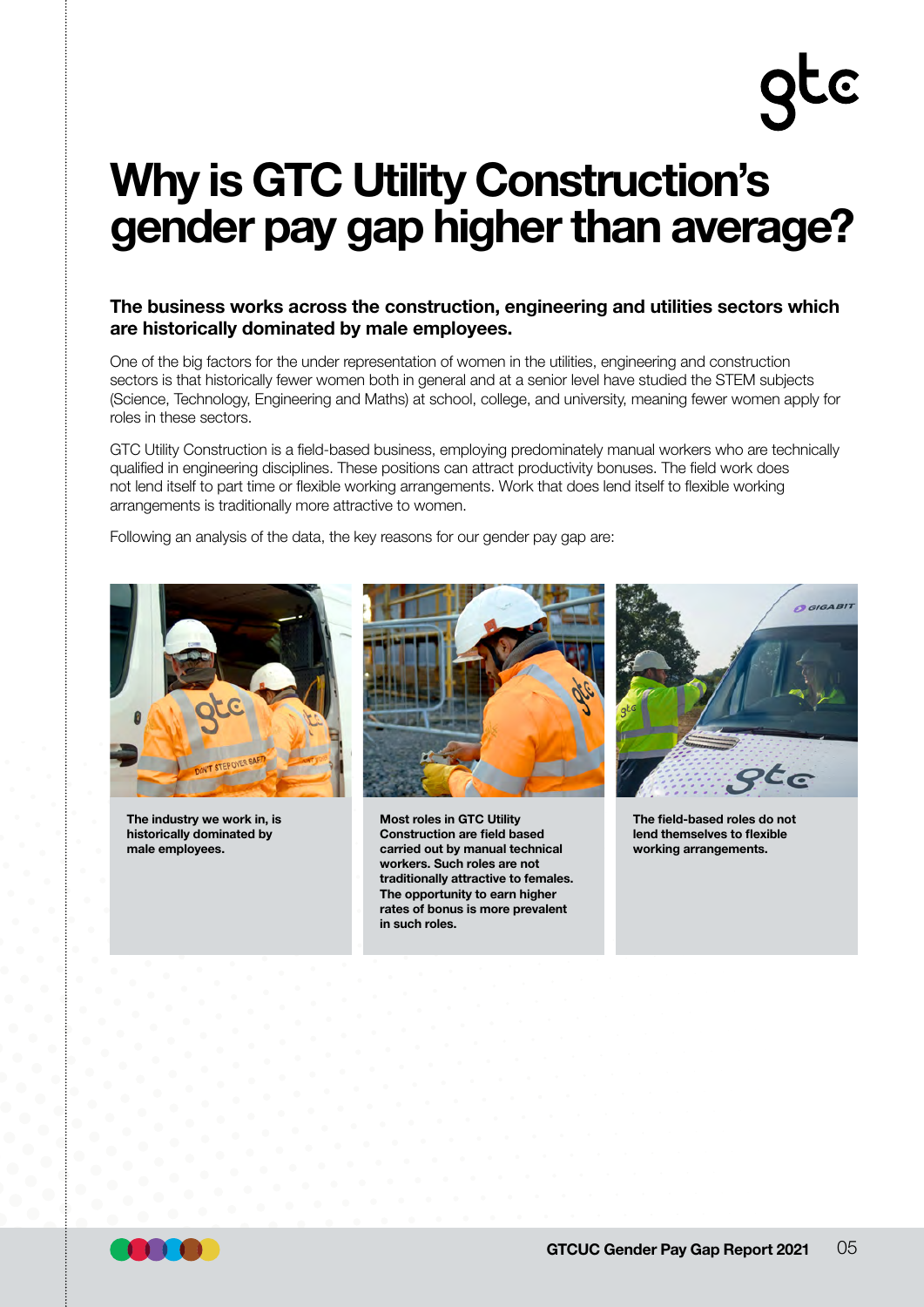GTCUC Gender Pay Gap Report 2021 06

## How are we addressing the gap?

## Great Place to Work®

Our ongoing commitment to the Great Place to Work® scheme ensures we remain focused on the business benefits of high employee engagement, resulting in our business being an employer of choice for both existing and new colleagues.

Our commitment to reducing the gender pay gap is reinforced through this commitment and by continuous improvement of our working practices and policies by listening to the voice of our colleagues. We have ranked for five consecutive years for the UK's Best Workplaces™ and in 2021 we have ranked in the UK's Best Workplaces™ for Women.

## Recruitment Process

Our employees are our most valued asset, and each employee plays a key role in our success.

We are mindful of the need to actively support and encourage women into the technical and field-based roles within the company, this is a key issue which we are tackling.

GTC engaged a third party to carry out a diversity and inclusion audit to actively seek out ways to help address the Gender Pay Gap. As a result, along with the third party, GTC are carrying out a review of our recruitment process to see how we can maximise diverse attraction, application, and appointment to our roles and specifically to ensure our adverts appeal to both genders. We are working towards a 50/50 gender split on applications for all roles. We will also train our teams and managers with recruitment best practice. We aim to select the best candidate for our roles, ensuring an inclusive and equal process is followed.

We ensure that our job adverts use gender neutral language to avoid word choices which may be interpreted as biased, discriminatory, or demeaning by implying that one sex or social gender is the norm.



We continue to work in the communities in which we operate to encourage females to choose a career within our industry. We have a STEM (Science, Technology, Engineering and Maths) Ambassador Programme which builds relationships with local educational institutions to further encourage and promote the opportunities that are available for females to pursue a career in a STEM related





**Best** 

Best